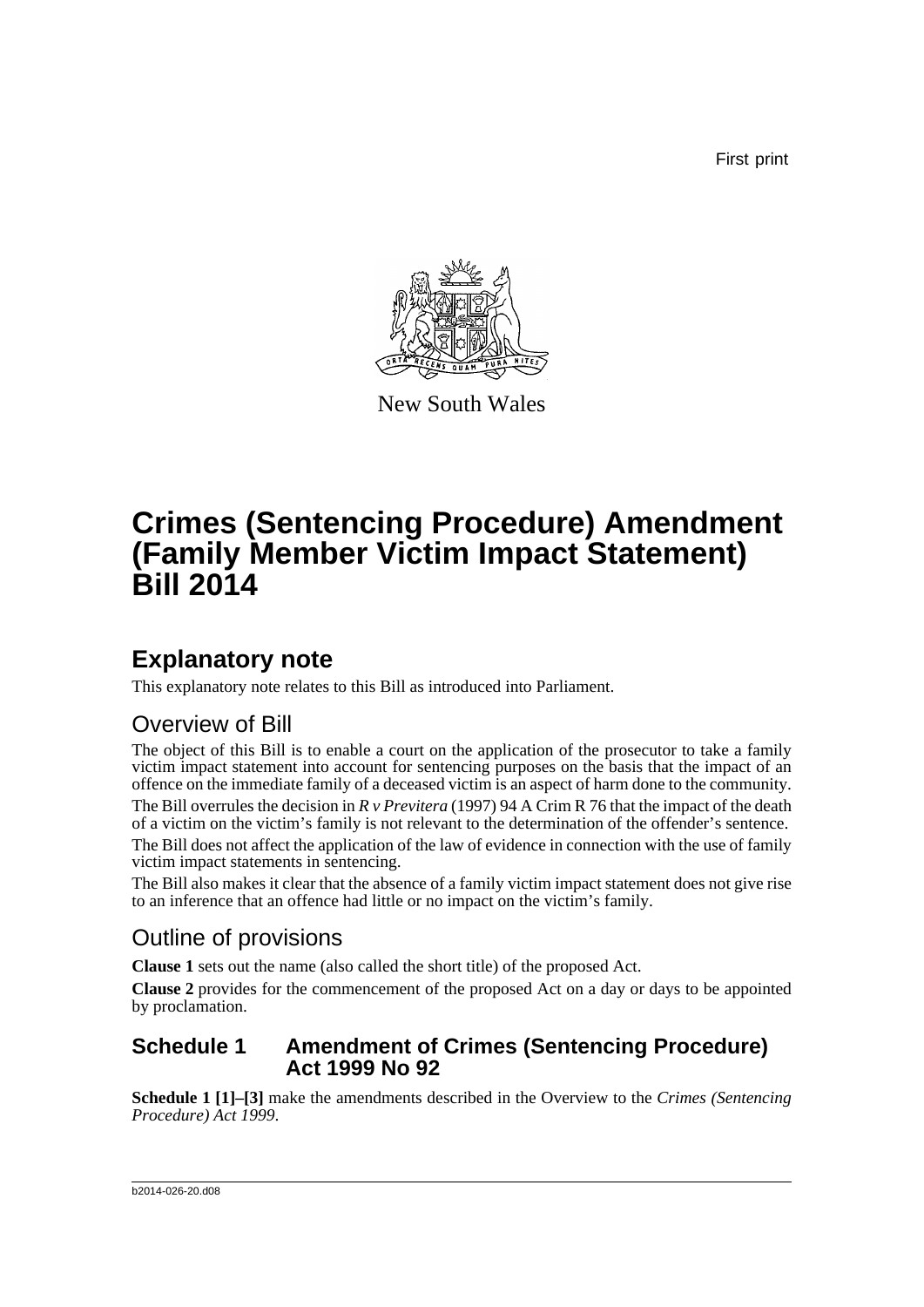Crimes (Sentencing Procedure) Amendment (Family Member Victim Impact Statement) Bill 2014 [NSW] Explanatory note

**Schedule 1 [4]** requires the Minister to review the amendments described in the Overview 3 years after their commencement and report to Parliament on the results of the review.

**Schedule 1 [5]** enacts a transitional provision to extend the amendments described in the Overview to existing offences and proceedings (unless the court has already convicted the offender or the offender has already entered a plea of guilty).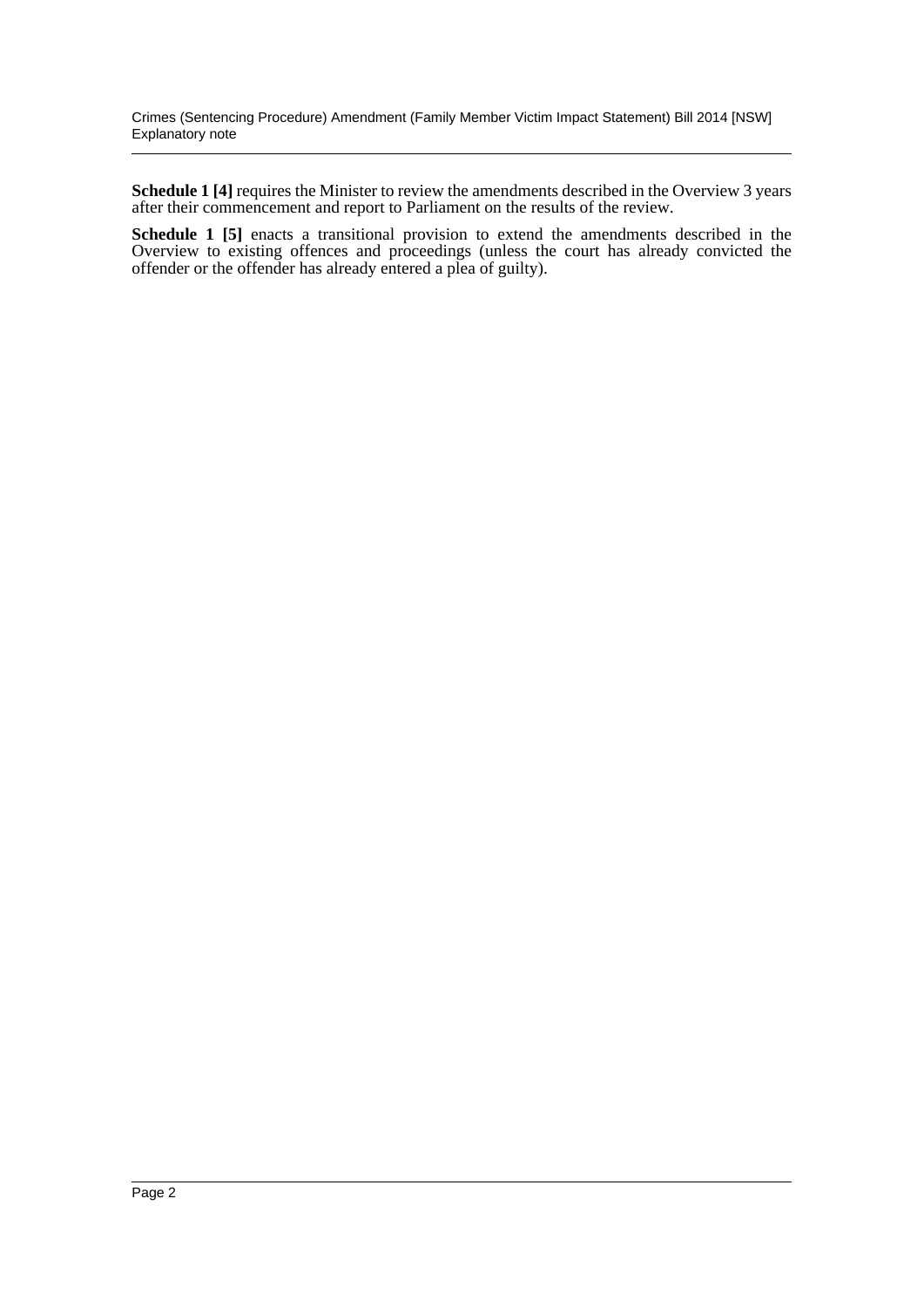First print

Page



New South Wales

## **Crimes (Sentencing Procedure) Amendment (Family Member Victim Impact Statement) Bill 2014**

### **Contents**

| Name of Act                                                             |   |
|-------------------------------------------------------------------------|---|
| Commencement                                                            |   |
| Amendment of Crimes (Sentencing Procedure) Act 1999 No 92<br>Schedule 1 | 3 |
|                                                                         |   |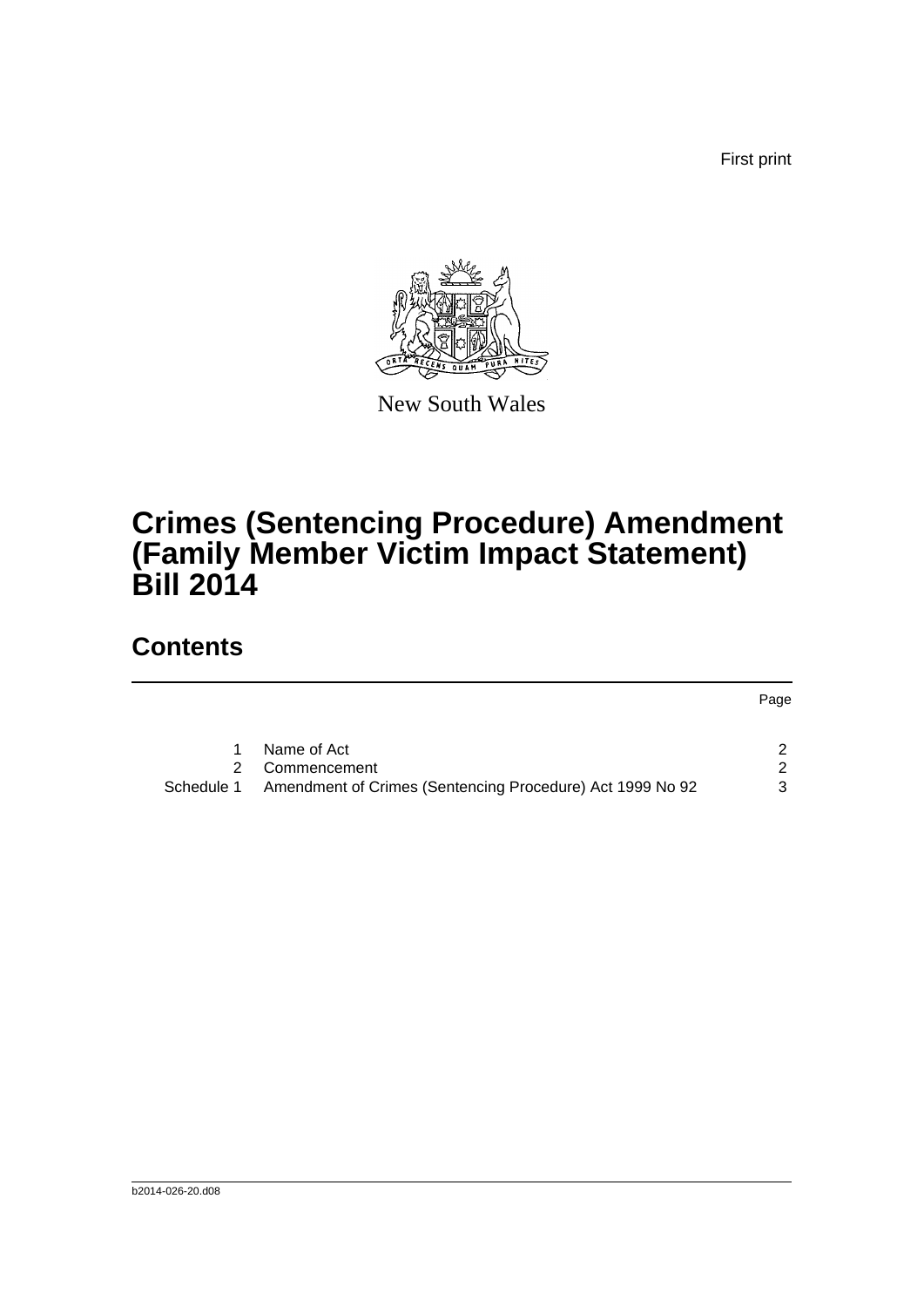

New South Wales

## **Crimes (Sentencing Procedure) Amendment (Family Member Victim Impact Statement) Bill 2014**

No , 2014

#### **A Bill for**

An Act to amend the *Crimes (Sentencing Procedure) Act 1999* to make further provision for the consideration of family member victim impact statements in sentencing.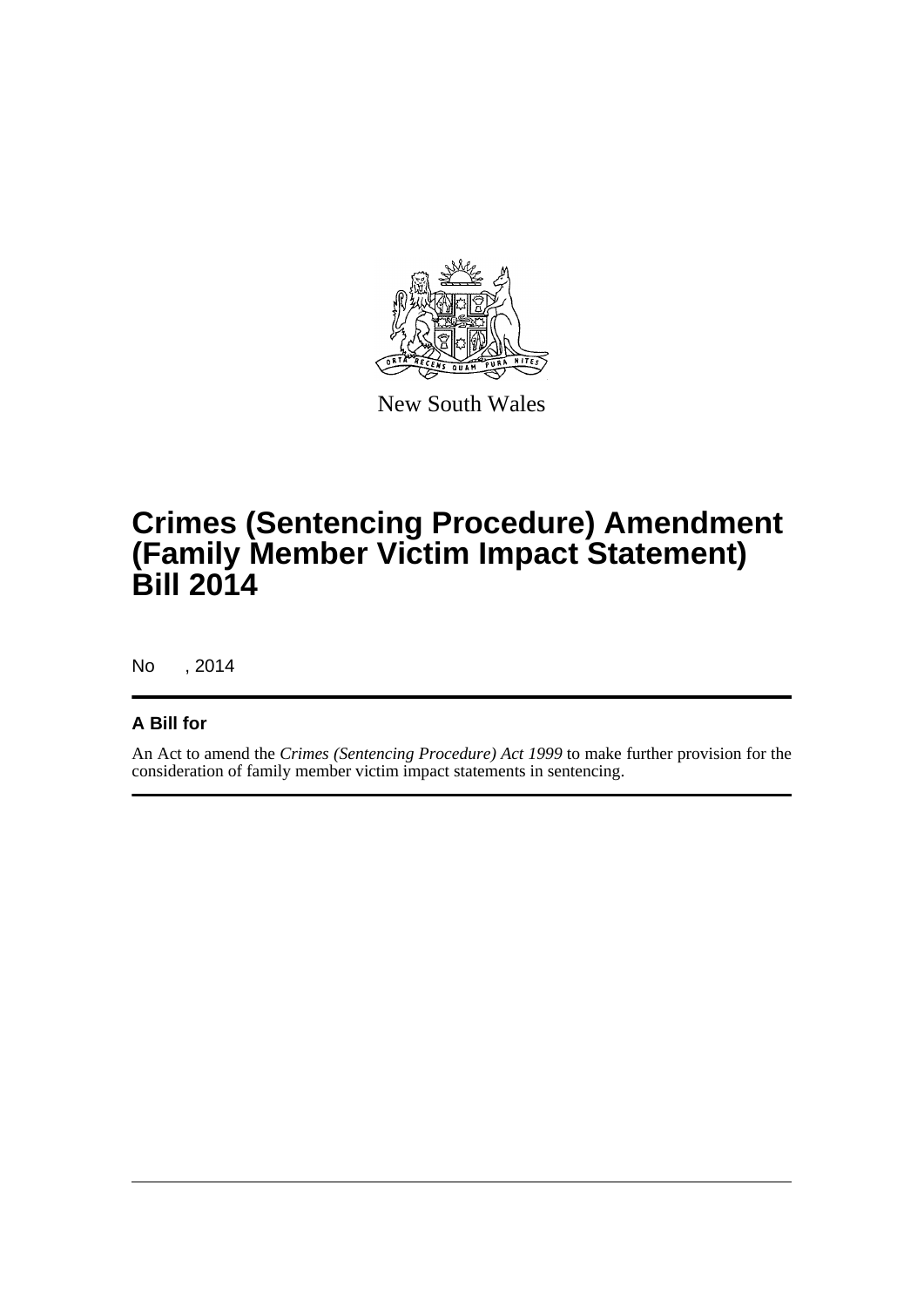Crimes (Sentencing Procedure) Amendment (Family Member Victim Impact Statement) Bill 2014 [NSW]

<span id="page-4-1"></span><span id="page-4-0"></span>

| The Legislature of New South Wales enacts:                                                                   |                     |
|--------------------------------------------------------------------------------------------------------------|---------------------|
| Name of Act                                                                                                  | $\overline{2}$      |
| This Act is the Crimes (Sentencing Procedure) Amendment (Family Member Victim<br>Impact Statement) Act 2014. | 3<br>$\overline{4}$ |
| <b>Commencement</b>                                                                                          | 5                   |
| This Act commences on a day or days to be appointed by proclamation.                                         | 6                   |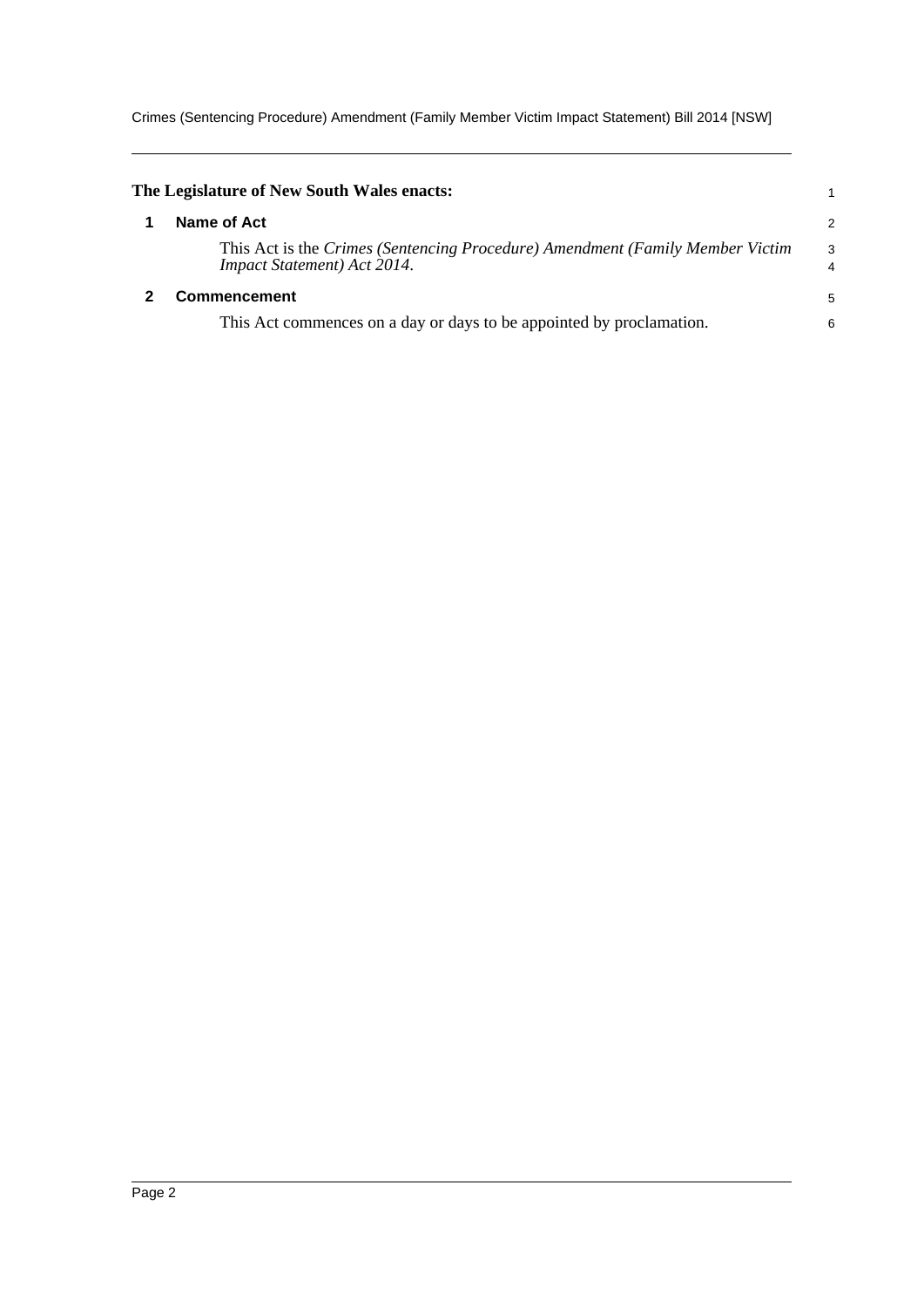Crimes (Sentencing Procedure) Amendment (Family Member Victim Impact Statement) Bill 2014 [NSW] Schedule 1 Amendment of Crimes (Sentencing Procedure) Act 1999 No 92

<span id="page-5-0"></span>

|       | <b>Schedule 1</b>                                 |                       | <b>Amendment of Crimes (Sentencing Procedure)</b><br>Act 1999 No 92                                                                                                                                                                                                                                                                                                                                                                                           | $\mathbf{1}$<br>2                        |
|-------|---------------------------------------------------|-----------------------|---------------------------------------------------------------------------------------------------------------------------------------------------------------------------------------------------------------------------------------------------------------------------------------------------------------------------------------------------------------------------------------------------------------------------------------------------------------|------------------------------------------|
| $[1]$ |                                                   |                       | Section 28 When victim impact statements may be received and considered                                                                                                                                                                                                                                                                                                                                                                                       | 3                                        |
|       |                                                   |                       | Omit section 28 (4). Insert instead:                                                                                                                                                                                                                                                                                                                                                                                                                          | 4                                        |
|       |                                                   | (4)                   | A victim impact statement given by a family victim may, on the application of<br>the prosecutor and if the court considers it appropriate to do so, be considered<br>and taken into account by a court in connection with the determination of the<br>punishment for the offence on the basis that the harmful impact of the primary<br>victim's death on the members of the primary victim's immediate family is an<br>aspect of harm done to the community. | 5<br>6<br>$\overline{7}$<br>8<br>9<br>10 |
|       |                                                   | (4A)                  | Subsection (4) does not affect the application of the law of evidence in<br>proceedings relating to sentencing.                                                                                                                                                                                                                                                                                                                                               | 11<br>12                                 |
| $[2]$ |                                                   | <b>Section 28 (6)</b> |                                                                                                                                                                                                                                                                                                                                                                                                                                                               | 13                                       |
|       |                                                   |                       | Insert after section 28 (5):                                                                                                                                                                                                                                                                                                                                                                                                                                  | 14                                       |
|       |                                                   | (6)                   | Despite any other provision of this section, a court must not consider or take<br>into account a victim impact statement under this section unless it has been<br>given by or on behalf of the victim to whom it relates or by or on behalf of the<br>prosecutor.                                                                                                                                                                                             | 15<br>16<br>17<br>18                     |
| [3]   | Section 29 Victim impact statements discretionary |                       |                                                                                                                                                                                                                                                                                                                                                                                                                                                               | 19                                       |
|       | Insert after section $29(3)$ :                    |                       |                                                                                                                                                                                                                                                                                                                                                                                                                                                               | 20                                       |
|       |                                                   | (4)                   | The absence of a victim impact statement given by a family victim does not<br>give rise to an inference that an offence had little or no impact on the members<br>of the primary victim's immediate family.                                                                                                                                                                                                                                                   | 21<br>22<br>23                           |
| [4]   |                                                   | <b>Section 107</b>    |                                                                                                                                                                                                                                                                                                                                                                                                                                                               | 24                                       |
|       | Insert after section 106:                         |                       |                                                                                                                                                                                                                                                                                                                                                                                                                                                               | 25                                       |
|       | 107                                               |                       | Review of Crimes (Sentencing Procedure) Amendment (Family Member Victim<br><b>Impact Statement) Act 2014</b>                                                                                                                                                                                                                                                                                                                                                  | 26<br>27                                 |
|       |                                                   | (1)                   | In this section:                                                                                                                                                                                                                                                                                                                                                                                                                                              | 28                                       |
|       |                                                   |                       | <i>family member victim impact statement amendments</i> means the amendments<br>made by the Crimes (Sentencing Procedure) Amendment (Family Member<br>Victim Impact Statement) Act 2014.                                                                                                                                                                                                                                                                      | 29<br>30<br>31                           |
|       |                                                   | (2)                   | The Minister is to review the operation of the family member victim impact<br>statement amendments to determine the effect of those amendments.                                                                                                                                                                                                                                                                                                               | 32<br>33                                 |
|       |                                                   | (3)                   | The review required by this section is to be undertaken as soon as possible<br>after the period of 3 years from the commencement of the family member<br>victim impact statement amendments.                                                                                                                                                                                                                                                                  | 34<br>35<br>36                           |
|       |                                                   | (4)                   | A report on the outcome of the review required by this section is to be tabled<br>in each House of Parliament within 12 months after the end of the period of<br>3 years.                                                                                                                                                                                                                                                                                     | 37<br>38<br>39                           |